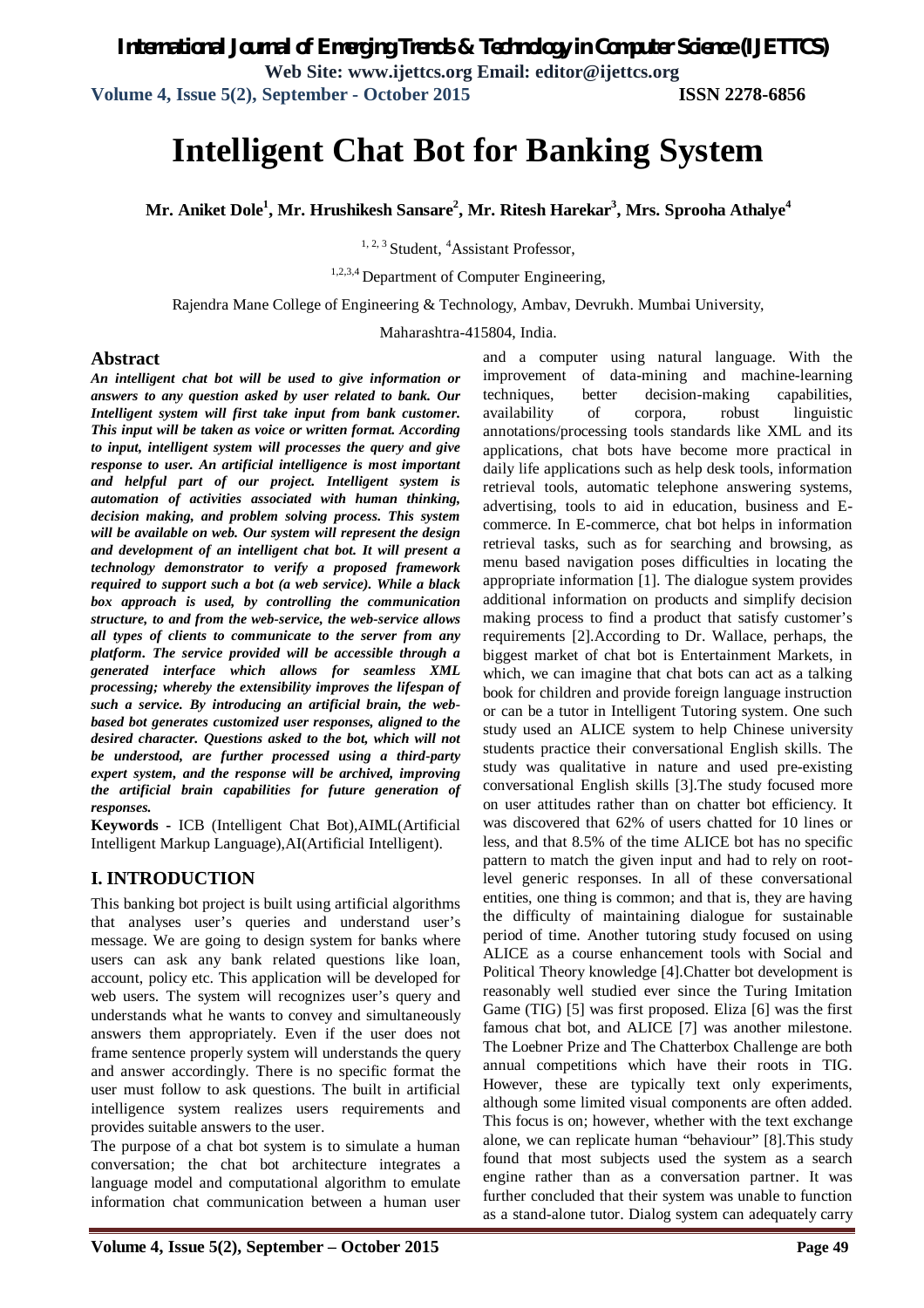## *International Journal of Emerging Trends & Technology in Computer Science (IJETTCS)* **Web Site: www.ijettcs.org Email: editor@ijettcs.org**

**Volume 4, Issue 5(2), September - October 2015 ISSN 2278-6856**

out the conversations with the user and can log the conversations which can be good source for knowledge acquisition for domain specific topic [9]. Therefore, techniques of knowledge acquisition were rightly used in their system AZ-ALICE chat bot that is an extension in ALICE chatter bot. They tested their system [10].

## **II. PROPOSED SYSTEM**

A chat bot for bank system is a computer program designed to simulate an intelligent conversation of any banking related question with human users via auditory or textual methods.



**Figure 1:** Architecture of AI Chatbot

This system can be used in many banking sectors which will help the customers in banking activities.

#### **Advantages**

- This system will help the user by answering the bank related queries.
- User does not have to follow standard format while asking any queries.
- System will answer to the query of the user as if real person is answering to the query.
- The built in artificial intelligence system will realize users requirements and provide suitable answers to the user.
- System uses a graphical representation of a person speaking while giving answers as a real person would do.

In future reference we are trying to implement our system in three languages such as English, Hindi and Marathi. Developing android apps for banking Chabot after completion of project successfully.

## **III. METHODOLOGY**

## **Algorithm**

- First system will take input from user either in text or voice format.
- If the input is in voice format then it will converted to the text format.
- If the input is in text format then it will be considered as it is.
- Received queries using the response generation module (ALICE), which makes use of a data repository.
- Search in Database appropriate answer. Create AIML files it has only guide the ALICE interpreter.
- Display result in Speech as well as in Text.

## **Module**

### 1. **Bot Chat**

Users can chat with the bot as if talking to a real banking operative. This part is the core part our chat bot system. An artificial technology is new as well as it will help us to create very interactive system. It is very difficult to make decision on user's query but it is become easier because of the intelligent system. This part is accepts the input in text form and process. Then it will reply back to the user.

#### 2. **Text to Speech**

The bot also speaks out the answer. Our system will also give output in both format text as well as in voice. Main benefit of audio output is, it is more understandable to user rather than read output.

## 3**. EFFECTIVE GUI**

The bot replies as if a real person is answering with lip movement. We are going to create some animations in overview so, the user can easily handle our system. Also user get fillings like they are talking with another person.

In future reference we are trying to implement our system in three languages such as English, Hindi and Marathi. Developing android apps for banking Chabot after completion of project successfully.

## **IV. CONCLUSION**

We are going to implement an intelligent chat bot system for bank, which will gives an appropriate response to user's query. It is an intelligent system which will think like human beings. This system will be helpful in reducing workload of employees. Due to an AIML files accurate and quick answers will be given to user. ICB system will take both voice as well as text as an input. If person is not having knowledge about the typing of particular language the system provides voice input facility.

The core use of threads allows multiple processing of incoming and outgoing messages to occur without having to create a waiting scenario or unavailable server due to over use or possible congestion. ICB will be having effective GUI and animation, so that the user feels that he will talking with another person.

## **ACKNOWLEDGMENT**

We would like to express our sincere gratitude towards my guide, Prof. Athalye S. S.,for the help, guidance and encouragement, she provided during the BE Project-I. This work would have not been possible without her valuable time, patience and motivation. We thank herfor making our stint thoroughly pleasant and enriching. It was great learning and an honour beingher students. We